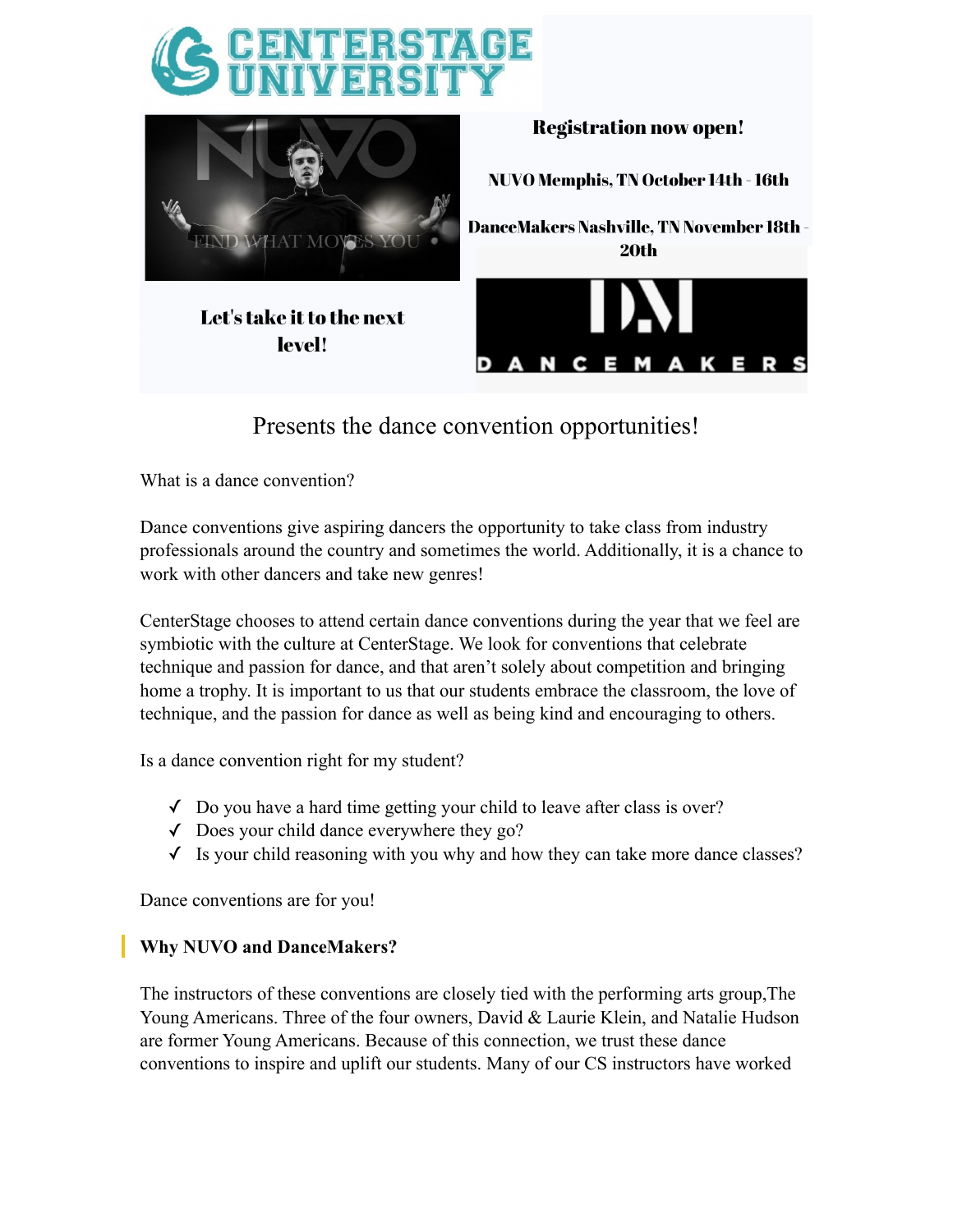with CenterStage because of the connection to The Young Americans: Matt Kennedy, Rachel Cozart, Jason Liebson, and Christian Wilken.

**NUVO** convention dates and location: October 14th - 16th, 2022 in Memphis, TN. Available for students ages 5+. Cost is \$275 for each dancer for the two day convention. **Families need to register and pay in full by September 1st.** Students can register by searching *CSU NUVO* in the parent portal.

\*Because of generous donations, CenterStage is able to offer students scholarship up to 50% of the tuition price. Scholarship is limited, please reach out to Natalie immediately.

Hotel information and schedule details will be provided as soon as CS receives them.

**DanceMakers** convention dates and location: November 18th - 20th in Nashville. Available for students ages 3+. Cost is \$260 for each dancer for the two day convention. **Families need to register and pay in full by October 1st.** Students can register by searching *CSU DanceMakers* in the parent portal.

Hotel information and schedule details will be provided as soon as CS receives them.

### **What about Hollywood Vibe?**

Unfortunately it looks like Hollywood Vibe wasn't able to book Nashville this year :( It might be for the best, as we always run into winter weather in early February.

#### **Is there an opportunity to compete?**

We have had several students express an interest in taking their performance experience to the next level by competing. This is an option, but we do feel we need to be very clear about our expectations on the front end:

# **We are not a competitive dance studio. We are not becoming a competitive dance studio. We will not become a competitive dance studio.**

*We are so serious about this statement that students will compete under CenterStage University, not CenterStage Performing Arts Academy.*

We feel that competition can produce healthy and positive experiences for a dancer if they are open and wanting to receive critique and feedback. We will continue to put our focus on equipping students in their dance, theatre, and vocal/music performance journeys, offering programs and opportunities for them to grow, at their own pace, here in Gallatin. Aligning with this mission, we are offering the competitive aspect for those who